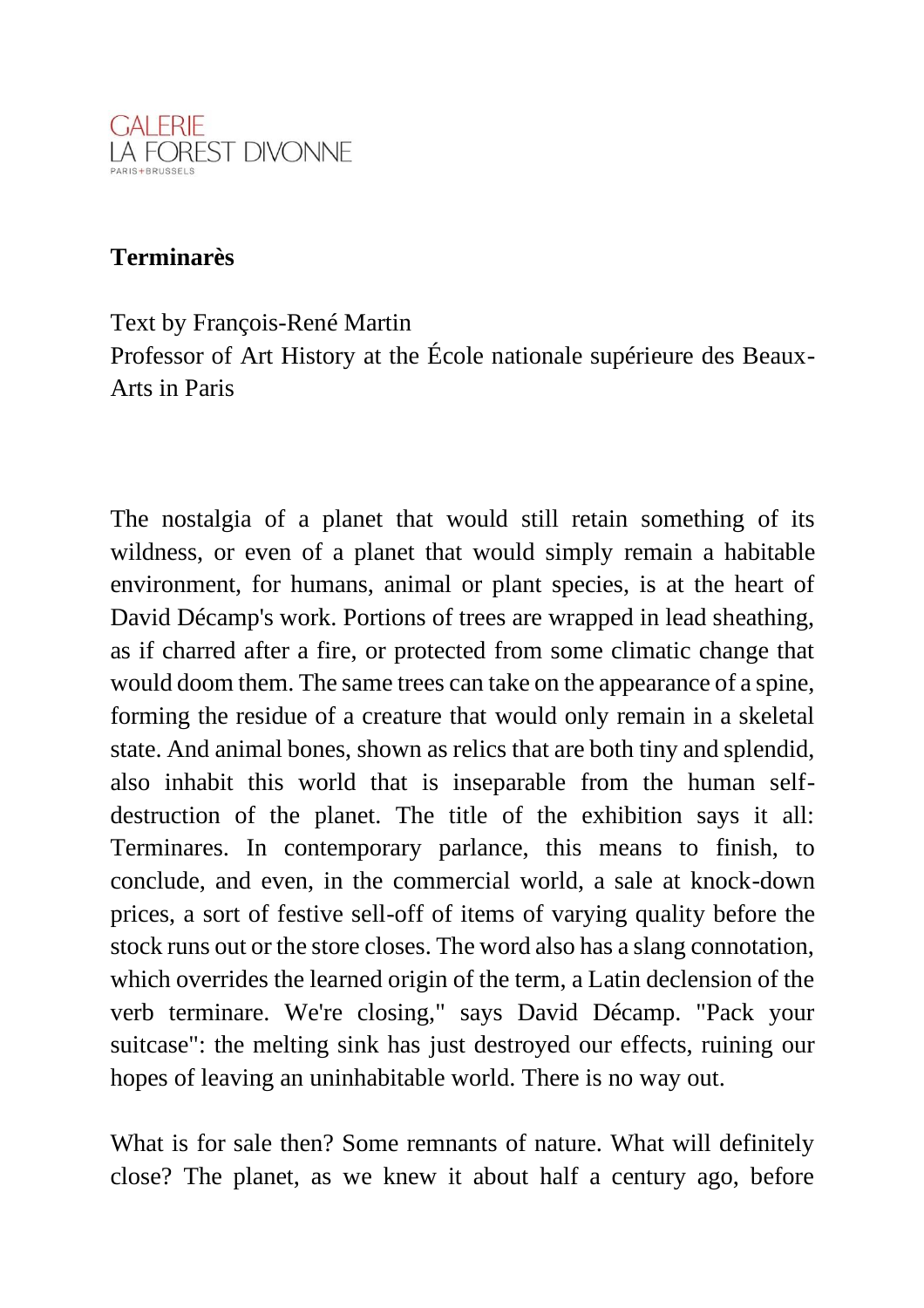scientists coined the term Anthropocene, when the effects of industrialisation on the ecosystem were not yet as noticeable as they are today, in the age of global warming. David Décamp did not wait for these speeches or for this very late awareness to become concerned. His childhood spent in the middle of the Jura forests, to which he returned again and again, his knowledge of trees, of which he made his first profession, his fascination for bark and leaves, his attention to animals: art has only translated into forms, objects and installations what was for him a landscape that was as present and constitutive as it was threatened. This is what makes his works and all the lived things that surround them not part of the belated good ecological conscience of our societies, which are both worried about climate change and still greedy for goods and energy. Nor do they belong to the very interested interest that many artists have had in all these issues for some years now, where international biennials intersect with the "COP" negotiations on climate. "It's as if I wanted to pierce the heads of those who are going to look at my work: with a jackhammer. "There is the idea of a way of the cross, without it being the subject. Two remarks, among many, in the conversation I've been having with David Décamp for several months and even now, to be sure, years, and which I've happened to note. His works do have something sacred about them, an atmosphere of reliquaries, of suffering and catacombs, as well as of piety. But the martyrology is that of the trees he sheathes or whose bark he preserves, of the plane tree leaves he represents with an expensive meticulousness, of the bronze bird corpses he collects, of the deer he lays out in lead coffins, of the frogs whose thigh bones he collects as fine as twigs, of the fish whose carcasses he reconstitutes, thus transformed into elegant and disturbing mobiles reminiscent of the natural history museums. As for piety, it is that of the artist who collects all these debris of the living, as opposed to the ascetic absent from the real and contingent world who would have integrated the catastrophe so as not to see it anymore. It is against this figure, identified by Michaël Foessel, of the spectator who is both aware of the ecocide and passive, as unmilitant as he is informed,